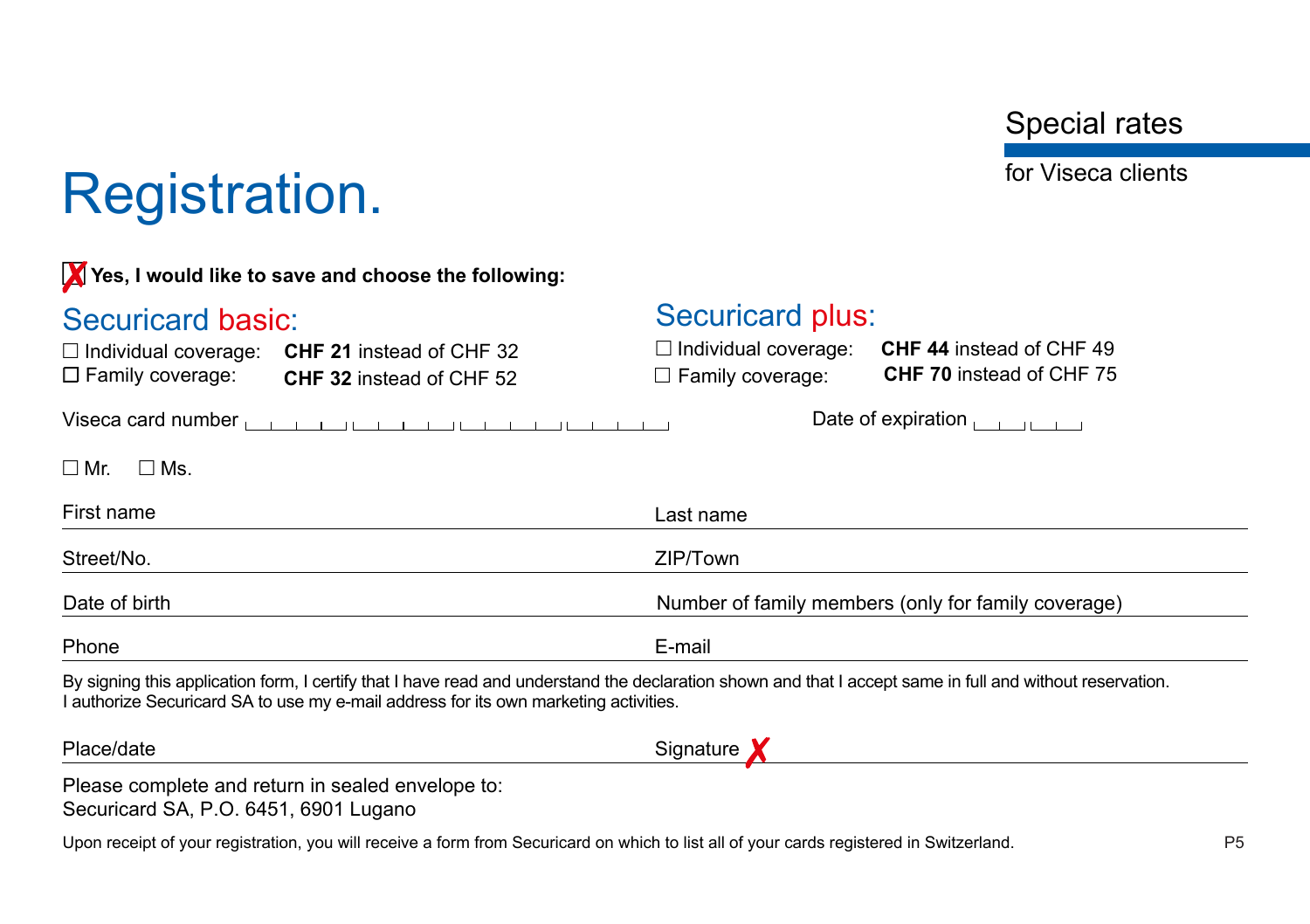# Securicard features at a glance.

| Services and annual fees                                                     |            | Securicard basic      | Securicard plus*         |
|------------------------------------------------------------------------------|------------|-----------------------|--------------------------|
| 24h card blocking service (loyalty,                                          |            |                       |                          |
| payment, and SIM cards, as well as IDs)                                      |            | included              | included                 |
| Refund of expenses for the replacement                                       |            | up to CHF 175         | <b>CHF 700</b>           |
| of personal documents in the event of loss, theft, or holdup                 |            | per claim, per person |                          |
| Unauthorized use of loyalty and payment cards                                |            |                       | CHF 1,000                |
|                                                                              |            |                       | per card, per claim,     |
|                                                                              |            |                       | up to CHF 5,000 per year |
| Unauthorized use of SIM card                                                 | <b>CHF</b> |                       | 2,000                    |
| Theft of                                                                     |            |                       |                          |
| - keys**                                                                     | CHF        |                       | 500                      |
| - cash withdraw in Switzerland within 48h                                    | CHF        |                       | 1,000                    |
| cash withdraw abroad within 48h                                              | CHF        |                       | 2,000                    |
| - handbag or purse/wallet                                                    | <b>CHF</b> |                       | 500                      |
| Refund of expenses in the event of theft of handbag or purse/wallet contents | <b>CHF</b> | -                     | 500                      |
| Make changes to your details free of charge                                  |            | included              | included                 |
| Key chain with personalized Securicard code (1 per person)                   |            | included              | included                 |
| Key retrieval service                                                        |            | included              | included                 |
| <b>Annual fees</b>                                                           |            |                       |                          |
| Individual coverage                                                          | <b>CHF</b> | 21 instead of 32      | 44 instead of 49         |
| Family coverage                                                              | CHF        | 32 instead of 52      | 70 instead of 75         |

\* Securicard plus: maximum refund amounts per person, per year. Fees are total rates in CHF

\*\* Refund of expenses for replacement key and replacement lock

## **Securicard Hotline** +41 58 122 10 10